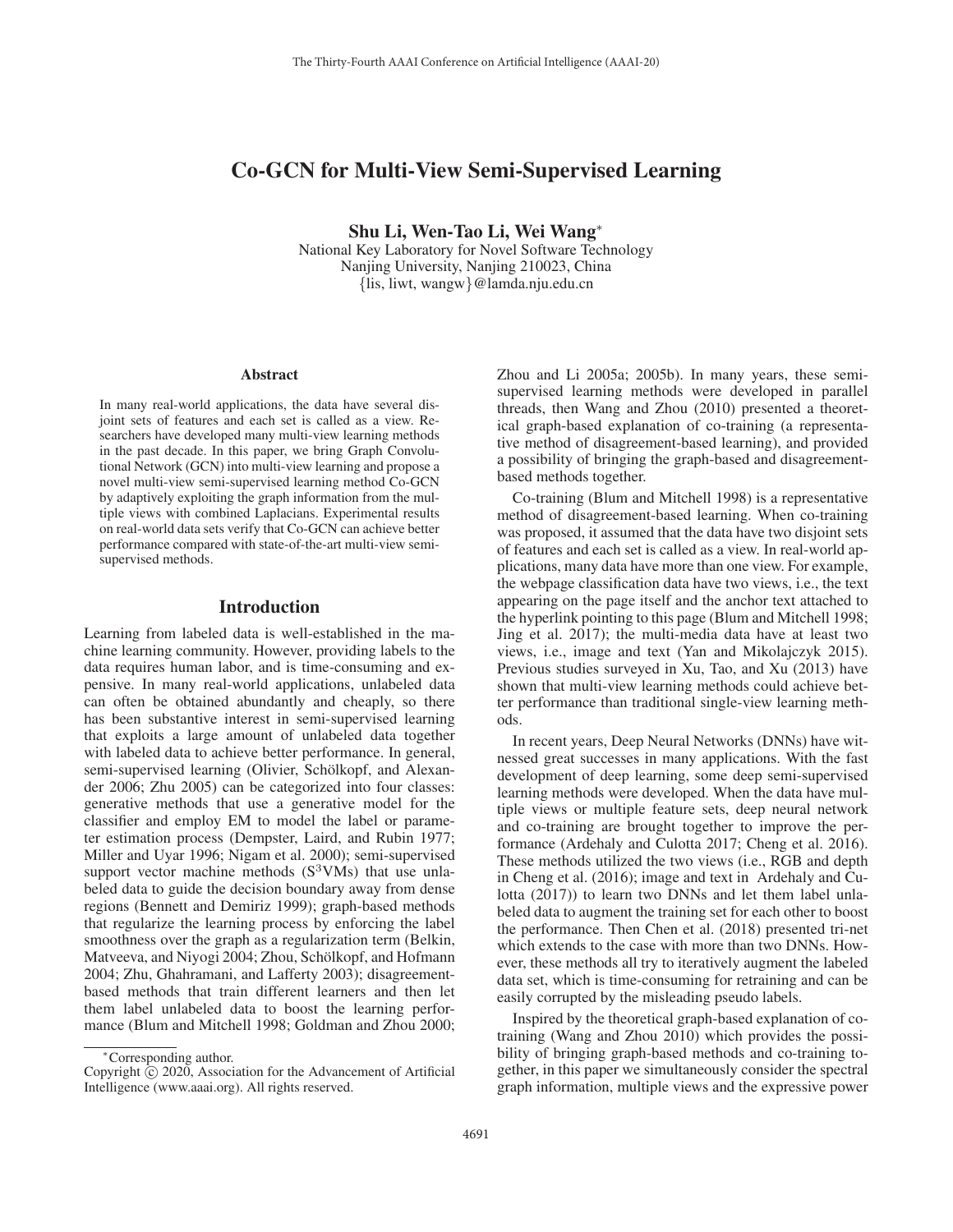of DNN, and develop a novel multi-view semi-supervised learning method Co-GCN, which unifies Graph Convolutional Network (GCN) and co-training into one framework. In Co-GCN, the spectral graph information among the multiple views are adaptively exploited with the combined Laplacians. We conduct experiments on several real-world data sets and the results verify that the proposed Co-GCN can achieve better performance compared with state-of-the-art multi-view semi-supervised methods.

The rest of this paper is organized as follows. After introducing some related works, we present our method and conduct the experiments. Finally, we make a conclusion.

### Related Works

There are many existing multi-view and semi-supervised learning methods, we only briefly introduce the most related ones herein.

### Multi-View Learning

Multi-view learning methods are generally categorized into three classes (Xu, Tao, and Xu 2013; Ye et al. 2015), i.e., fusion methods, subspace learning, and co-training.

The fusion methods include pre-fusion and post-fusion methods. Pre-fusion methods (e.g., multiple kernel learning) were originally developed to control the search space capacity of possible kernel matrices to get good generalization on data with single view. Lanckriet et al. (2004) formulated multiple kernel learning as a semi-definite programming problem and Bach, Lanckriet, and Jordan (2004) treated multiple kernel learning as a second-order cone problem. Multiple kernel learning is widely used in multi-view learning because multiple kernels naturally correspond to multiple views. Some other pre-fusion methods were also developed, e.g., MLAN (Nie, Cai, and Li 2017) adaptively learns an optimal graph for spectral clustering and semisupervised classification. The post-fusion methods (Ye et al. 2012) mainly focus on how to aggregate different classifiers trained on each view. In recent years, hybrid-fusion methods (Ye et al. 2015) were proposed in a privacy-preserving way, which use rank consistency to communicate across views, and adaptively aggregate the classifiers on multiple views in the training process.

Subspace learning assumes that the features from different views are generated from a common latent subspace. Canonical Correlation Analysis (CCA) (Hotelling 1936) is the first subspace learning method, which explores basis vectors for the examples in the two views by mutually maximizing the correlation between the projections onto these basis vectors. Later, KCCA (Akaho 2006) incorporates kernel tricks for better generalization. The DNN-based methods such as DCCA (Andrew et al. 2013) and DCCAE (Wang et al. 2015) have also been developed to deal with large amounts of training data.

Co-training was proposed by Blum and Mitchell (1998). It learns two classifiers with initial labeled data on the two views respectively and lets them label unlabeled data for each other to augment the training data. Several successful variants of co-training have been proposed by using two different learning algorithms instead of two views, e.g., Zhou

and Li (2005a) using two regressors with different parameter configurations. Some other variants also considered cotraining from the view of Bayesian, e.g., Krishnapuram et al. (2004)) used the graph information as prior, and Yu et al. (2011) used a co-training kernel for gaussian process classifier. There is another method which is similar to co-training for multi-view learning, i.e., co-regularization (Sindhwani, Niyogi, and Belkin 2005). It optimizes the empirical loss on labeled data and the disagreement of two views over unlabeled data. Co-LapSVM and Co-LapRLS were proposed by using the classical regularization framework in Reproducing Kernel Hilbert Spaces (Sindhwani and Rosenberg 2008). Some recent works (Wang, Bian, and Tao 2013; Wu et al. 2019) also considered the disagreement among the multiple views for multi-view semi-supervised feature learning.

#### Spectral Graph Convolutional Networks

Spectral graph convolutional neural networks were introduced in Bruna et al. (2014), they considered a possible generalization of CNNs for non-Euclidean data. Later, Defferrard, Bresson, and Vandergheynst (2016) extended this framework by considering the fast localized convolutions. Graph Convolutional Network (GCN) (Kipf and Welling 2017) is a spectral convolution method that restricts the spectral filters to operate in 1-step neighborhood around each node, which can improve scalability and classification performance in large network. FastGCN (Chen, Ma, and Xiao 2018) and GraphSAGE (Hamilton, Ying, and Leskovec 2017) are two variants of GCN, which aim to improve the propagation rule by using novel sampling strategy in the process of feature aggregation. Graph attention network (Velickovic et al. 2018) was proposed by adding masked self-attentional layers to attend over the neighborhoods' features. An analysis of GCN (Li, Han, and Wu 2018) brought deeper insight and addressed that GCN is actually a special form of Laplacian smoothing and the vertices in the same cluster tend to be densely connected.

## Preliminaries

In the multi-view setting, the examples are described with several disjoint sets of features. For simplicity, we first consider the two-view setting and then discuss how to extend it to the setting with more than two views. Suppose the data have two views, we can denote the data matrices of the two views as  $X_1$  and  $X_2$ , respectively. For the *v*-th view  $(v \in \{1, 2\})$ , we have  $\mathbf{X}_v \in \mathbb{R}^{n \times d_v}$ , where *n* is the number of data and  $d_v$  is the feature dimension. We let l denote the number of labeled data and let  $u$  denote the number of unlabeled data (i.e.,  $n = l + u$ ). For the labeled data, let  $Y_l = [y_1, y_2, \dots, y_l]^T$  be the ground-truth label, where  $y_i \in \mathbb{R}^{C \times 1}$  is one-hot indicator vector for the *i*-th example  $y_i \in \mathbb{R}^{C \times 1}$  is one-hot indicator vector for the *i*-th example and C is the number of classes. For the  $j$ -th element of  $y_i$ ,  $y_{ij} = 1$  means the *i*-th example belongs to the *j*-th class.

We now briefly introduce the architecture of Graph Convolutional Network (GCN) (Kipf and Welling 2017). Let **A** denote the adjacency matrix of graph  $\mathcal{G} = (\mathcal{V}, \mathcal{E})$ . The graph Laplacian can be denoted as  $L = D - A$ , where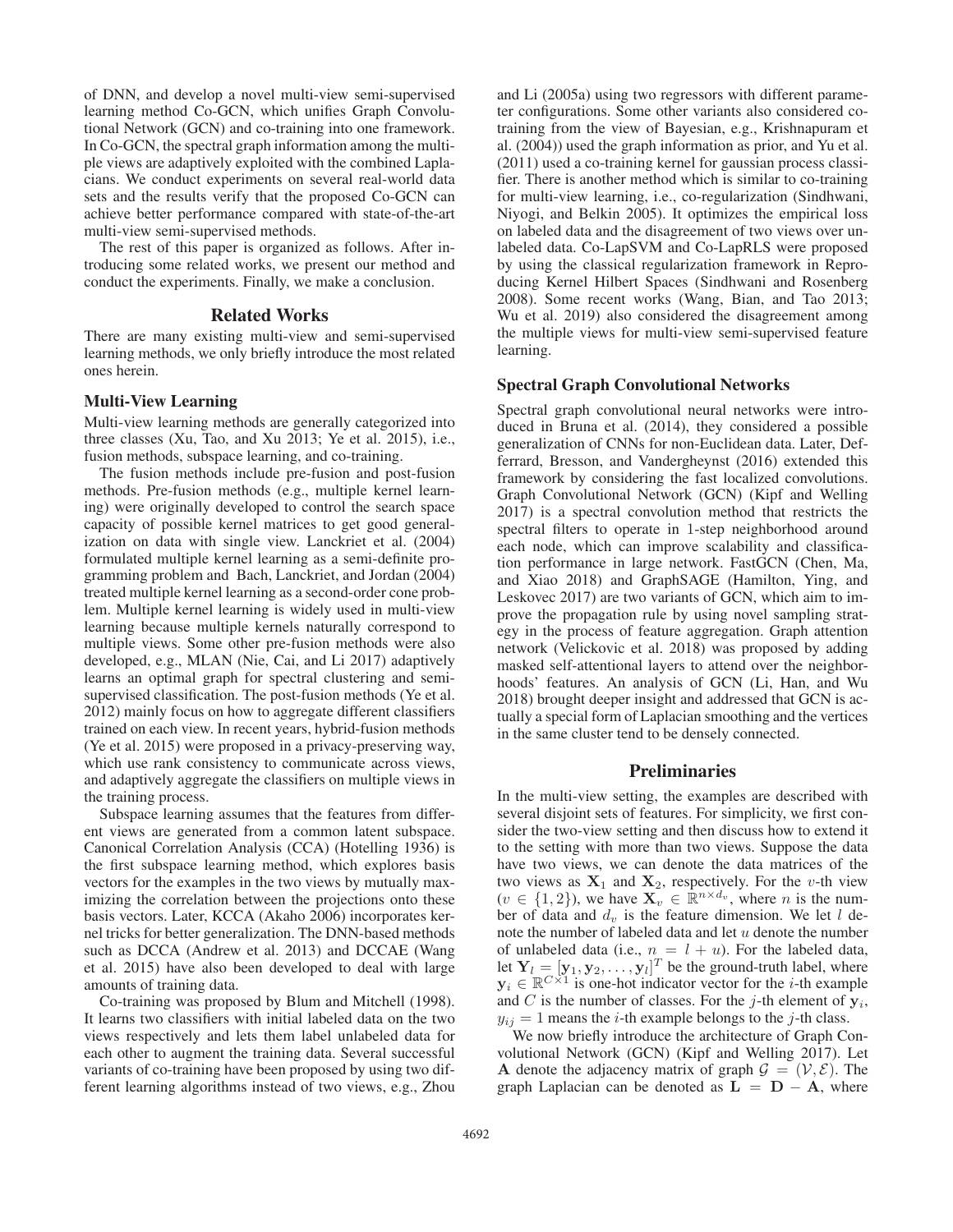$\mathbf{D}_{ii} = \sum_j \mathbf{A}_{ij}$  and  $\mathbf{A}_{ij}$  represents the  $(i, j)$ -th element<br>in  $\mathbf{A}$  Motivated by a first-order approximation of localized in **A**. Motivated by a first-order approximation of localized spectral filter on graph, the propagation rule of GCN layer is designed as

$$
\mathbf{H}^{(k+1)} = \sigma(\tilde{\mathbf{D}}^{-\frac{1}{2}}\tilde{\mathbf{A}}\tilde{\mathbf{D}}^{-\frac{1}{2}}\mathbf{H}^{(k)}\mathbf{W}^{(k)}),\tag{1}
$$

where  $\tilde{A} = A + I_n$  is the adjacency matrix of the undirected graph  $G$  with added self-connections,  $I_n$  is the identity matrix, and  $\tilde{\mathbf{D}}_{ii} = \sum_j \tilde{\mathbf{A}}_{ij}$ .  $\mathbf{W}^{(k)}$  is a layer-specific train-<br>able weight matrix, and  $\sigma'$ . denotes the activation function able weight matrix, and  $\sigma(\cdot)$  denotes the activation function.  $H^{(0)} = X$  is the feature matrix, and the loss of GCN is evaluated with the cross-entropy error over all labeled examples

$$
\mathcal{L} = -\sum_{i=1}^{l} \sum_{j=1}^{C} y_{ij} \ln \mathbf{H}_{ij}^{(K)},
$$
 (2)

where  $K$  is the number of layers in GCN.

#### Our Method

In order to deal with data that have more than one view, a simple intuition is to apply the post-fusion technique to GCN trained on each view. With co-training (Blum and Mitchell 1998), another basic idea is training a GCN in each view and letting them label the unlabeled data to augment the training set iteratively. However, this iterative method has two problems: (1) the process of re-training is time-consuming and therefore is not suitable for deep models; (2) the misleading pseudo-labels could corrupt the learners severely.

With the theoretical graph-based explanation of cotraining (Wang and Zhou 2010), it is revealed that cotraining can be represented as the label propagation process on a combinative graph, where the number of connected components is reduced. Inspired by this, we could construct a combinative graph

$$
\mathbf{A}_c = \max(\mathbf{A}_1, \mathbf{A}_2)
$$

from the multiple views and then run GCN with this combinative graph. Here  $A_v$  is the adjacency matrix in the  $v$ -th view,  $max(·)$  is an element-wise maximum function, and  $v \in \{1, 2\}$ . The combinative graph  $A_c$  can preserve the adjacency relationships among the examples in the two views. Thus, we can apply GCN with the combinative graph  $A_c$  to utilize the structural information in each view. Let  $G_v(\mathbf{X}_v, \mathbf{A}_c)$  denote the GCN model trained with the combinative graph  $A_c$  in the v-th view, the two GCN models can be aggregated as follows

$$
\tilde{\mathbf{H}} = \max(\mathbf{H}_1^{(K_1)}, \mathbf{H}_2^{(K_2)}),\tag{3}
$$

where  $K_v$  is the number of layer in  $G_v(\mathbf{X}_v, \mathbf{A}_c)$  and the output layer uses the softmax activation function. Then the label can be inferred with

$$
c = \underset{j \in \{1, 2, \ldots, C\}}{\operatorname{argmax}} \tilde{\mathbf{H}}_{ij}.
$$
 (4)

## Co-GCN with Combined Laplacians

The method discussed above that runs GCN with the combinative graph  $A_c$  in each view and then aggregates the two

GCNs to infer the label attempts to exploit the structural information from the multiple views. However, the multiple views have different sets of features, this method which runs GCN with the same combinative graph  $A_c$  for all views may be not a good solution for multi-view learning. A better idea is that we should construct the specific structural information for each view. In order to tackle this, inspired by some multiple graph methods (Argyriou, Herbster, and Pontil 2005; Wang et al. 2009), we give trainable weights to the Laplacians from each view. We suppose that a good graph for the v-th view ( $v \in \{1, 2\}$ ) is a weighted combination of multiple graph Laplacian matrices in the form of

$$
\sum_{w=1}^{V} \pi_{vw} \mathbf{L}_w, \tag{5}
$$

where  $\sum_{w=1}^{V} \pi_{vw} = 1$  as that in Wang et al. (2009). Here,<br>L<sub>ty</sub> is the graph Laplacian matrix in the *w*-th view  $\pi_{ww}$  is a  $\mathbf{L}_w$  is the graph Laplacian matrix in the w-th view,  $\pi_{vw}$  is a weight parameter, V is the number of views, and  $w \in \{1, 2\}$ . If  $\mathbf{L}_w$  could provide diverse information for the *v*-th view, the weight parameter  $\pi_{vw}$  should be large in order to exploit the complementary information from  $\mathbf{L}_w$ ; if  $\mathbf{L}_w$  only provides similar information for the  $v$ -th view, the weight parameter  $\pi_{vw}$  should be small. In original GCN (Kipf and Welling 2017), it uses a first-order approximation of Chebyshev polynomials

$$
g_{\theta} \star x \approx \theta_0 x + \theta_1 (\mathbf{L} - \mathbf{I}_n) x \tag{6}
$$

with two free parameters  $\theta_0$  and  $\theta_1$ . To derive the formulation of our co-training style GCN, we first replace the Laplacian **L** with the weighted combination of Laplacians for the *v*-th view, i.e.,  $\pi_{v1}L_1 + \pi_{v2}L_2$ . We constrain the number of parameters by assuming  $\theta = \theta_0 = -\theta_1$  as that in original GCN (Kipf and Welling 2017) and obtain

$$
g_{\theta} \star x \approx \theta (\mathbf{I}_n + \pi_{v1} \mathbf{D}_1^{-\frac{1}{2}} \mathbf{A}_1 \mathbf{D}_1^{-\frac{1}{2}} + \pi_{v2} \mathbf{D}_2^{-\frac{1}{2}} \mathbf{A}_2 \mathbf{D}_2^{-\frac{1}{2}}) x
$$

in the  $v$ -th view. By using the renormalization trick

 ${\bf I}_n + {\bf D}_v^{-\frac{1}{2}} {\bf A}_v {\bf D}_v^{-\frac{1}{2}} \to \tilde{\bf D}_v^{-\frac{1}{2}} \tilde{\bf A}_v \tilde{\bf D}_v^{-\frac{1}{2}}$ 

and defining  $\mathbf{A}_v = \mathbf{A}_v + \mathbf{I}_n$  and  $\mathbf{D}_{v(ii)} = \sum_j \mathbf{A}_{v(ij)}$ , we have the propagation rule for GCN layer in the *u*-th view: have the propagation rule for GCN layer in the  $v$ -th view:

$$
\mathbf{M}_v^{(k)} = \tilde{\mathbf{L}}_v^{(k)} \mathbf{H}_v^{(k)} \mathbf{W}_v^{(k)},
$$
  
\n
$$
\mathbf{H}_v^{(k+1)} = \sigma(\mathbf{M}_v^{(k)}),
$$
\n(7)

where  $\sigma(\cdot)$  is the activation function,  $\mathbf{H}_{v}^{(k)}$  is the *v*-th view's representation in the k-th layer and specifically  $\mathbf{H}_v^{(0)} = \mathbf{X}_v$ . For  $\tilde{\mathbf{L}}_v^{(k)}$ , it is formulated as

$$
\tilde{\mathbf{L}}_{v}^{(k)} = \pi_{v1}^{(k)} \tilde{\mathbf{D}}_{1}^{-\frac{1}{2}} \tilde{\mathbf{A}}_{1} \tilde{\mathbf{D}}_{1}^{-\frac{1}{2}} + \pi_{v2}^{(k)} \tilde{\mathbf{D}}_{2}^{-\frac{1}{2}} \tilde{\mathbf{A}}_{2} \tilde{\mathbf{D}}_{2}^{-\frac{1}{2}}, \quad (8)
$$

where  $\pi_{vw}^{(k)}$  ( $w \in \{1,2\}$ ) is the trainable parameter representing the weight of each Laplacian in the  $k$ -th layer for the v-th view ( $v \in \{1, 2\}$ ). With the propagation rule above, the model in each view can learn with the dynamically weighted Laplacians, and a combination of these models is used to make predictions. We denote this method as Co-GCN and it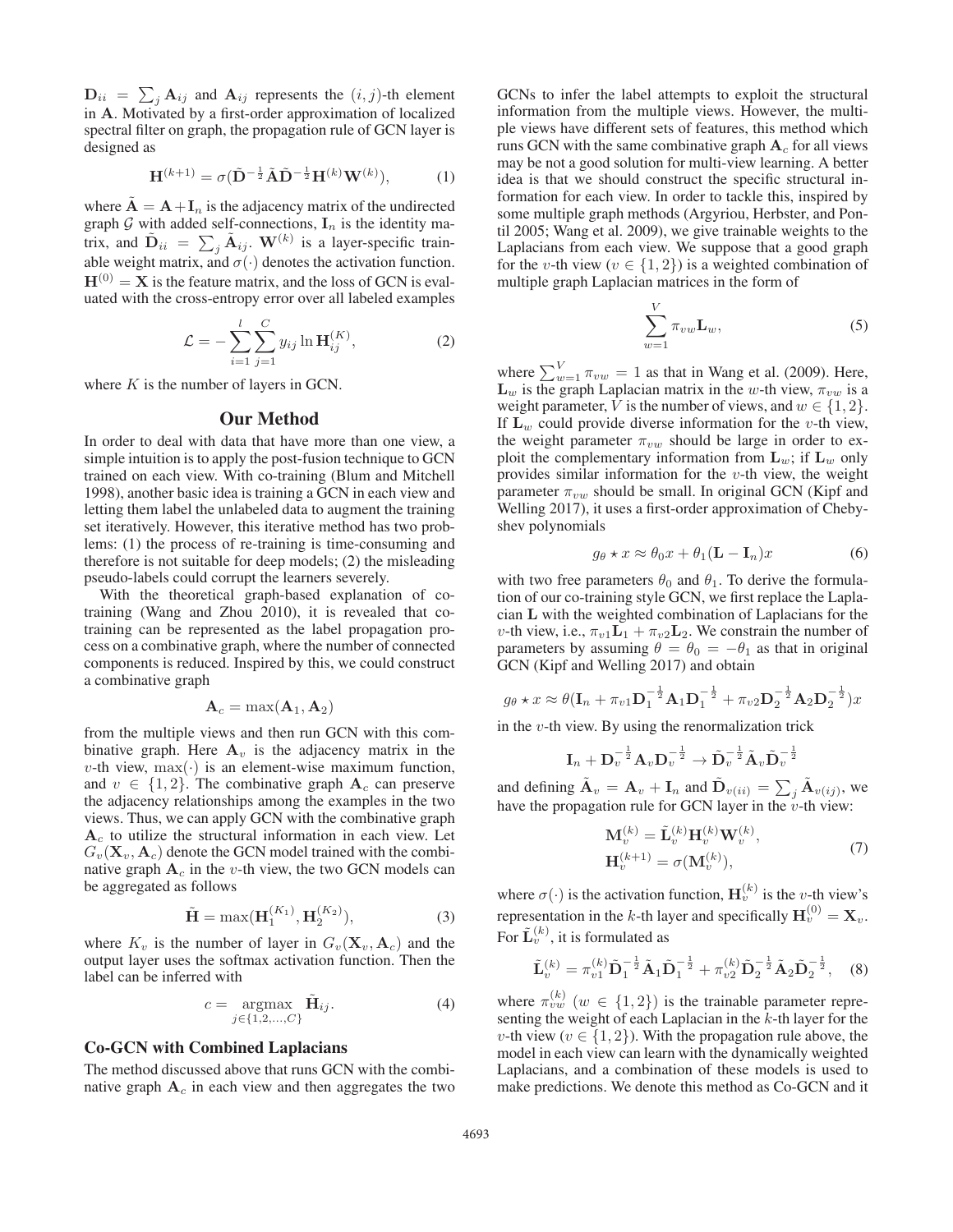### Algorithm 1 Co-GCN

## Input:

 $X_1, X_2, Y$ , and adjacency matrices  $A_1$  and  $A_2$ . Parameter:

 $T_1, T_2, \alpha_{\pi}$  and  $\alpha_{\mathbf{W}}$ .

1: for  $v = 1$  to 2 do<br>2: for  $t = 1$  to  $T_v$ 

- 2: **for**  $t = 1$  to  $T_v$  **do**<br>3: Calculate the gra
- Calculate the gradient of  $G_v$  with the loss function in Equation (2);
- 4: Fix  $\{\pi_{vw}^{(k)}\}$ , update  $\{W_v^{(k)}\}$  in  $G_v$  with the learning rate α**W**;
- 5: Calculate the gradient of  $G_v$  with the loss function in Equation (2);
- 6: Fix  $\{ \mathbf{W}_v^{(k)} \}$ , update  $\{\pi_{vw}^{(k)}\}$  in  $G_v$  according to Equation (11) with the learning rate  $\alpha_{\pi}$ .
- 7: end for
- 8: end for

#### Output:

Aggregation of  $G_1$  and  $G_2$  according to Equation (3).

can be optimized in an alternating way to learn the adaptive weights.

Optimization. Different from GCN (Kipf and Welling 2017), we have an extra set of weights  $\{\pi_{vw}^{(k)}\}$   $(v, w \in$  $\{1, 2\}$ ) to update in Co-GCN. In the optimization process, we alternately optimize the two sets of parameters  $\{\pi_{vw}^{(k)}\}$ and  $\{W_v^{(k)}\}$ . The parameter  $\pi_{vw}^{(k)}$  could be updated separately according to its gradient. Thus, the optimization process can be illustrated as the following two steps:

**Update**  $\{ \mathbf{W}_v^{(k)} \}$ : Fix  $\{\pi_{vw}^{(k)} \}$ , then update  $\{ \mathbf{W}_v^{(k)} \}$  by using the optimization method like gradient descent;

**Update**  $\{\pi_{vw}^{(k)}\}$ : Fix  $\{\mathbf{W}_v^{(k)}\}$ , then calculate the gradient of  $\{\pi_{vw}^{(k)}\}$ :

$$
\frac{\partial \mathcal{L}}{\partial \pi_{vw}^{(k)}} = \text{Tr} \left[ \left( \frac{\partial \mathcal{L}}{\partial \mathbf{M}_v^{(k)}} \right)^\top \frac{\partial \mathbf{M}_v^{(k)}}{\partial \pi_{vw}^{(k)}} \right] \tag{9}
$$

here  $Tr(\cdot)$  is the matrix trace operator and

<sup>∂</sup>**M**(k) <sup>v</sup>

$$
\frac{\partial \mathbf{M}_v^{(k)}}{\partial \pi_{vw}^{(k)}} = \tilde{\mathbf{D}}_w^{-\frac{1}{2}} \tilde{\mathbf{A}}_w \tilde{\mathbf{D}}_w^{-\frac{1}{2}} \mathbf{H}_v^{(k)} \mathbf{W}_v^{(k)},\tag{10}
$$

Finally, we update  $\pi_{vw}^{(k)}$  according to the gradient

$$
\pi_{vw}^{(k)} \leftarrow \pi_{vw}^{(k)} - \alpha_{\pi} \frac{\partial \mathcal{L}}{\partial \pi_{vw}^{(k)}},\tag{11}
$$

where  $\alpha_{\pi}$  is the learning rate when updating  $\{\pi_{vw}^{(k)}\}$ . After updating  $\{\pi_{vw}^{(k)}\}$ , we apply softmax normalization in each layer to meet the constraint  $\pi_{v1}^{(k)} + \pi_{v2}^{(k)} = 1$ . According to Equation (10), the computational complexity of updating  $\{\pi_{vw}^{(k)}\}$  is also linear in the number of graph edges. We summarize the process of our Co-GCN in Algorithm 1.

### Extension to More-than-Two-View Setting

In some real-world applications, the data may have more than two views. We denote the data with V views ( $V \geq 3$ )

as  $X_1, X_2, ..., X_V$ . In this section, we discuss how to generalize Co-GCN to the setting with more than two views. The Equation (8) can be extended as follows:

$$
\tilde{\mathbf{L}}_{v}^{(k)} = \sum_{w=1}^{V} \pi_{vw}^{(k)} \tilde{\mathbf{D}}_{w}^{-\frac{1}{2}} \tilde{\mathbf{A}}_{w} \tilde{\mathbf{D}}_{w}^{-\frac{1}{2}},
$$
(12)

where  $\pi_{vw}^{(k)}$  is the trainable parameter and can be updated according to Equation (11) separately. To satisfy the constraint  $\sum_{w=1}^{V} \pi_{vw}^{(k)} = 1$ , the softmax normalization is applied to each hidden layer at the end of each enoch as each hidden layer at the end of each epoch as

$$
\pi_{vw}^{(k)} \leftarrow \frac{\exp(\pi_{vw}^{(k)})}{\sum_{w=1}^{V} \exp(\pi_{vw}^{(k)})},\tag{13}
$$

for  $\pi_{vw}^{(k)}$   $(v, w \in \{1, 2, ..., V\}).$ 

## Experiments

In this section, we evaluate the performance of the proposed method on several real-world data sets.

### Data Sets

In the experiments, we use three two-view data sets (i.e., Course, Cora, and Citeseer) and five more-than-two-view data sets (i.e., Ads, HW, Reuters, Cal7 and Cal20). Table 1 briefly summarizes the statistics of these data sets.

Table 1: Statistics of data sets.  $n$  is the number of examples,  $C$  is the number of classes,  $V$  is the number of views, and  $d_v$  is the number of features of each view.

| data set  | $\eta$ |                             |                             | $d_v(v=1,2,,V)$              |
|-----------|--------|-----------------------------|-----------------------------|------------------------------|
| Course    | 1051   | $\mathcal{D}_{\mathcal{A}}$ | $\mathcal{D}_{\mathcal{L}}$ | 3447, 427                    |
| Cora      | 2708   | 7                           | $\mathcal{D}_{\mathcal{A}}$ | 1433, 2708                   |
| Citeseer  | 3264   | 6                           | $\mathcal{D}_{\mathcal{A}}$ | 3703, 3264                   |
| Ads       | 983    | $\mathcal{D}_{\mathcal{A}}$ | 5                           | 457, 495, 472, 111, 19       |
| Reuters   | 1200   | 6                           | 5                           | 2000, 2000, 2000, 2000, 2000 |
| <b>HW</b> | 2000   | 10                          | 6                           | 240, 76, 216, 47, 64, 6      |
| Cal7      | 1474   | 7                           | 6                           | 48, 40, 254, 1984, 512, 928  |
| Ca120     | 2386   | 20                          | 6                           | 48, 40, 254, 1984, 512, 928  |

- The Course data set contains 1,051 pages collected from web sites of Computer Science departments of several universities, and has two views. These pages are manually labeled as course or non-course, each with a *fulltext* view and a *inlinks* view.
- The Cora data set contains 2708 documents over 7 labels, where the documents are described by 1433 words in the *content* view, and by the links between them in the *cites* view.
- The Citeseer data set has the same structure as Cora and contains 3312 documents over 6 labels. Following the same strategy as Cora, the *content* view and the *cites* view are used in experiments.
- The Advertise data set contains 983 images and has 5 views, i.e., *caption*, *alt* features in html description together with *base url*, *destination url* and *image url*. Each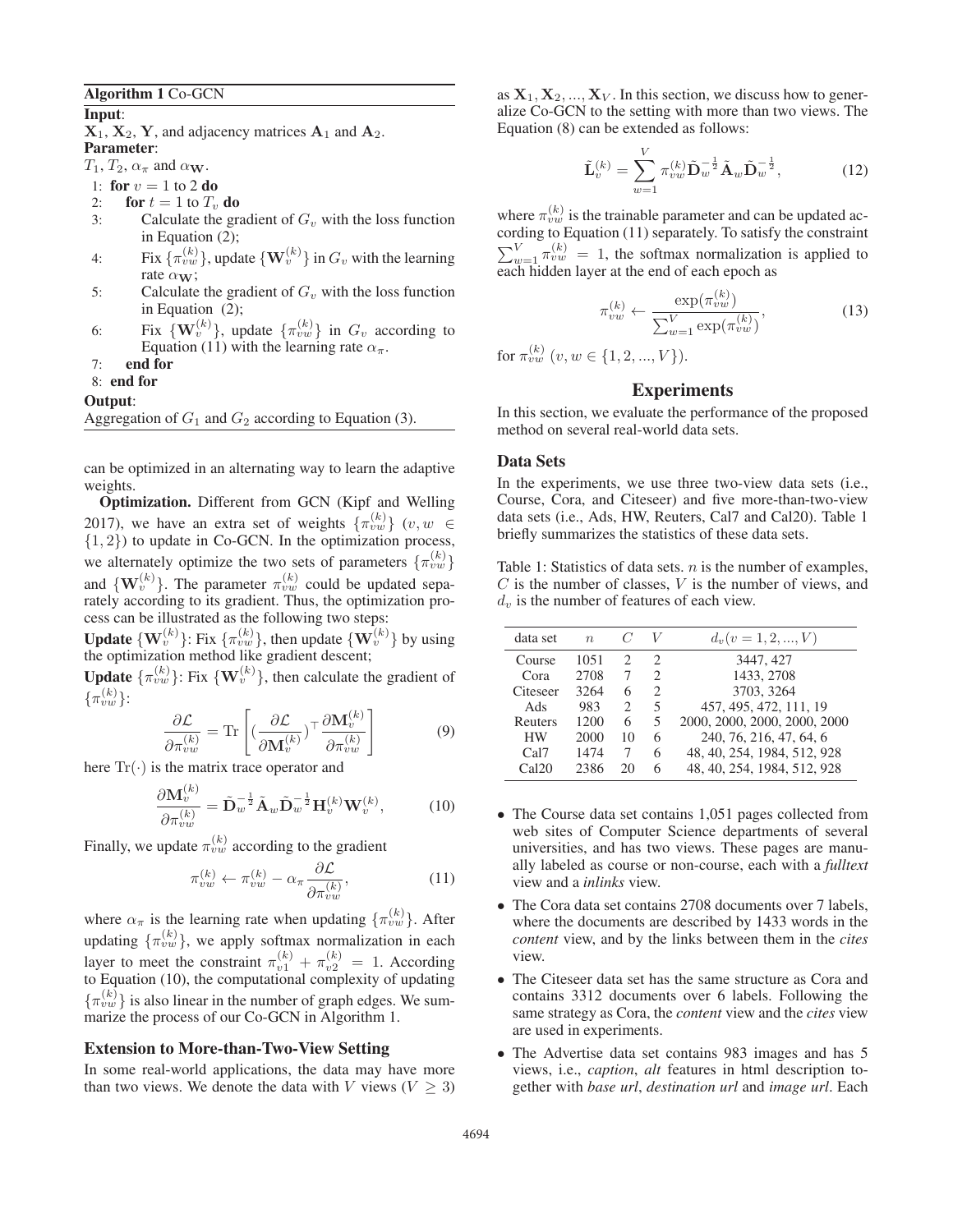| $\gamma$ |                   | Course | Cora  | Citeseer | Ads   | Reuters | <b>HW</b> | Cal7  | Cal <sub>20</sub> |
|----------|-------------------|--------|-------|----------|-------|---------|-----------|-------|-------------------|
| $1\%$    | CoTrade           | 80.72  | 32.25 | 22.74    |       |         |           |       |                   |
|          | CoLap-SVM         | 78.45  | 39.29 | 44.20    |       |         |           |       |                   |
|          | <b>DCCAE</b>      | 82.40  | 48.18 | 35.34    |       |         |           |       |                   |
|          | <b>MKL</b>        | 81.85  | 42.25 | 43.71    | 86.04 | 40.23   | 81.27     | 86.24 | 73.01             |
|          | <b>MLAN</b>       | 78.23  | 22.84 | 25.04    | 86.10 | 22.15   | 95.02     | 85.69 | 65.96             |
|          | <b>RANC</b>       | 84.10  | 49.32 | 56.27    | 60.33 | 47.16   | 84.93     | 86.74 | 77.45             |
|          | <b>GCN</b> fusion | 82.60  | 67.56 | 60.08    | 88.02 | 31.21   | 81.25     | 80.13 | 63.70             |
|          | GCN with $A_c$    | 93.16  | 73.69 | 62.94    | 89.16 | 44.11   | 85.91     | 83.15 | 69.72             |
|          | Co-GCN            | 93.59  | 73.11 | 61.91    | 91.45 | 48.41   | 92.00     | 87.69 | 73.11             |
| 5%       | CoTrade           | 80.51  | 48.86 | 35.45    |       |         |           |       |                   |
|          | CoLap-SVM         | 79.96  | 61.06 | 62.47    |       |         |           |       |                   |
|          | <b>DCCAE</b>      | 91.46  | 57.88 | 49.11    |       |         |           |       |                   |
|          | <b>MKL</b>        | 91.07  | 61.50 | 61.10    | 91.04 | 57.98   | 95.25     | 92.53 | 81.79             |
|          | <b>MLAN</b>       | 78.33  | 47.12 | 49.83    | 86.15 | 27.15   | 97.27     | 89.54 | 77.64             |
|          | <b>RANC</b>       | 91.57  | 65.75 | 66.18    | 93.18 | 59.64   | 94.16     | 90.93 | 84.16             |
|          | <b>GCN</b> fusion | 95.88  | 74.70 | 70.23    | 90.84 | 60.30   | 94.97     | 87.78 | 79.37             |
|          | GCN with $A_c$    | 96.77  | 78.93 | 71.64    | 94.41 | 61.01   | 90.99     | 89.21 | 82.50             |
|          | Co-GCN            | 97.77  | 78.37 | 71.95    | 94.09 | 62.28   | 96.83     | 93.62 | 84.15             |
| 10%      | CoTrade           | 81.88  | 58.94 | 47.84    |       |         |           |       |                   |
|          | CoLap-SVM         | 85.64  | 69.21 | 67.13    |       |         |           |       |                   |
|          | <b>DCCAE</b>      | 92.64  | 63.29 | 54.26    |       |         |           |       |                   |
|          | <b>MKL</b>        | 93.86  | 71.58 | 67.20    | 92.44 | 65.10   | 96.67     | 94.87 | 86.09             |
|          | <b>MLAN</b>       | 78.67  | 57.91 | 63.76    | 86.33 | 51.24   | 97.59     | 91.90 | 81.05             |
|          | <b>RANC</b>       | 91.69  | 69.50 | 68.03    | 91.92 | 66.90   | 96.10     | 91.86 | 87.29             |
|          | <b>GCN</b> fusion | 96.83  | 77.94 | 71.68    | 92.09 | 65.63   | 96.91     | 91.04 | 82.73             |
|          | GCN with $A_c$    | 98.59  | 82.41 | 71.30    | 95.60 | 67.07   | 89.69     | 91.04 | 85.16             |
|          | Co-GCN            | 99.06  | 82.59 | 71.79    | 94.85 | 67.21   | 97.65     | 94.96 | 87.59             |

Table 2: Accuracy (%) of the methods with  $\gamma$  ( $\gamma = 1\%, 5\%, 10\%$ ) labeled data.

example describes an image on the web, and the images are manually labeled as ads or non-ads.

### Setting

- The Reuters data set (Bisson and Grimal 2012) is constructed from the Reuters RCV1/RCV2 Multilingual test collection. Its multi-view information is created from different languages, i.e., *English*, *French*, *German*, *Italian* and *Spanish*.
- The HW data set has 10 classes digits, each class has 200 different HW digits, and there are 2000 data points. The first view is the 216-D *profile-correlation* features, the second is the 76-D *Fourier-coefficient* features, the third is the 64-D *Karhunen-Loeve-coefficient* features, the fourth is the 240-D *intensity-averaged* features in 2×3 windows, the fifth is the 47-D *Zernike moment* features, and the sixth is the 6-D *morphological* features.
- Caltech-101 image data set consists of 101 categories of images for object recognition. We follow previous work (Li et al. 2015) and select the widely used 7 classes to get 1474 images, which we call Cal7. We also select a larger set named Cal20 which contains totally 2386 images of 20 classes. Five sets of features are extracted from all the images, i.e., 48 dimension *Gabor* features, 40 dimension *wavelet moments (WM)*, 254 dimension *CEN-TRIST* features, 1984 dimension *HOG* features, 512 dimension *GIST* features, and 928 dimension *LBP* features.

We randomly sample 10% data as the validation set, and then randomly sample  $\gamma$  ( $\gamma = 1\%, 5\%, 10\%$ ) of the remaining data as the labeled data, and the remainder of the data are used as the unlabeled data. For each method, 10 trials are performed and the average accuracy is reported. The hyper-parameters are chosen according to the validation performance in the first trial, and then are fixed. We construct k-nearest-neighbor graph for each view with different distance metric  $\exp(-\frac{d(x_{v(i)},x_{v(j)})}{\sigma^2})$   $(k \in \{1,3,5,7,9\},\allowbreak d(x_{v(i)},x_{v(j)})$  is Fuclidean and cosine distance function  $d(x_{v(i)}, x_{v(j)})$  is Euclidean and cosine distance function,<br>and  $\sigma \in (10^{-2}, 10^{-1}, 1)$ ). In the experiments, we find that and  $\sigma \in \{10^{-2}, 10^{-1}, 1\}$ ). In the experiments, we find that Co-GCN is relatively robust to the parameter  $k$ , since it not only utilizes the spectral information from the graph but also learns from the features. For each data set, we study the accuracy with different labeled ratios and different k under cosine distance and euclidean distance, and find that for all data sets the 1-NN graph performs worse than other graphs and the performances of 7-NN and 9-NN are comparable, which reminds us that we can choose a relatively large  $k$  in real-world applications.

In the experiments, we use GCN with two layers similar to the setting in Kipf and Welling (2017). We use dropout ( $p = 0.3$ ) after each layer, use ReLU as the activation function in the hidden layer, and use softmax activation function in the output layer. The sizes of the hidden layer are varied according to the dimension of features in the view. If the view has more than 500 attributes, we use a hid-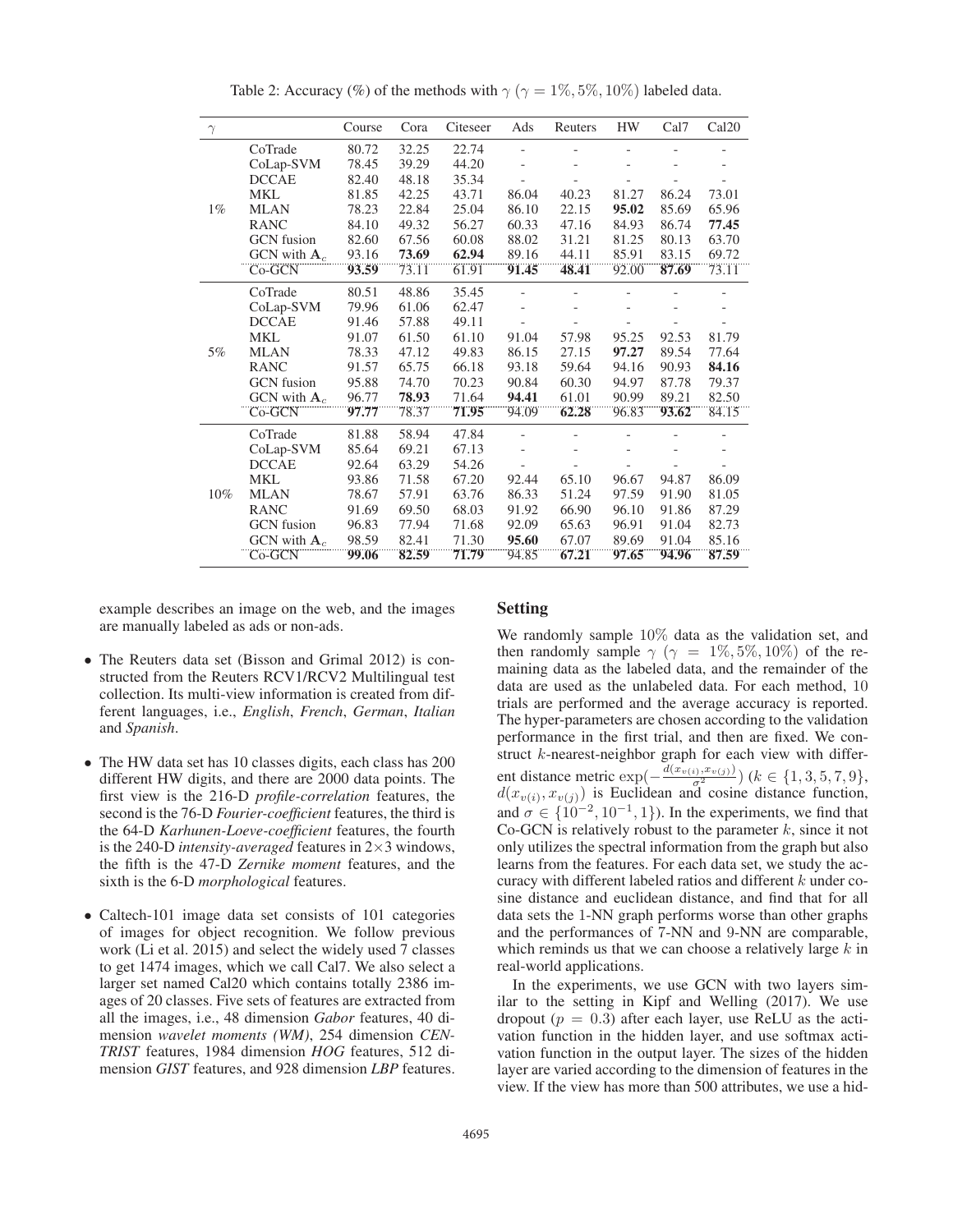

Figure 1: Weights of Laplacians in Co-GCN. A uniform legend applied to (a) and (b) is given in view 3 of (a).

den layer with 256 units, otherwise 128 units. We train all models for a maximum of 2500 epochs (training iterations) using Adam (Kingma and Ba 2015) with a learning rate of  $\alpha_{\bf W} = 10^{-3}$  and early stopping with a window size of 50, i.e., we stop the training process if the validation accuracy does not increase for 50 consecutive epochs. When updating  $\pi_{vw}^{(k)}$ , the learning rate  $\alpha_{\pi}$  is set to be  $10^{-2}$ . Parameters in the learning rate  $\alpha_{\pi}$  is set to be 10<sup>-2</sup>. Parameters in  $\left\{\pi_{vw}^{(l)}\right\}$ are first initialized with  $1/{\cal V}$  before training.

### Baselines

We use the method that runs GCN with the combinative graph  $A_c = \max(A_1, \ldots, A_V)$  in each view and then aggregates them to make predictions according to Equation (3) as a baseline denoted as *GCN with* **A**<sup>c</sup> in Table 2. We also compare our Co-GCN with other state-of-the-art multi-view learning methods. For co-training style methods, we use *CoLap-SVM* (Sindhwani, Niyogi, and Belkin 2005) and an improved version of co-training named *CoTrade* (Zhang and Zhou 2011). For subspace methods, we use *DCCAE* (Wang et al. 2015). For fusion methods, we use *MKL* (Bach, Lanckriet, and Jordan 2004), *MLAN* (Nie, Cai, and Li 2017) and *RANC* (Ye et al. 2015). When data have multiple views, each view can run GCN with its own graph and then aggregates these GCNs to make predictions according to Equation (3), we denote this method as *GCN fusion* in Table 2. Among these methods, some are limited to the two-view setting, i.e., *CoLap-SVM*, *CoTrade* and *DCCAE*.

We consider the linear, polynomial and RBF kernel during the training process for *CoLap-SVM*. Both encoder and decoder networks have one hidden layer in *DCCAE*, the number of units in the hidden layer is chosen from  $\{2^5, 2^6, 2^7\}$ , and the dimension of subspace after encoding is chosen from  $\{10, 20, 30\}$ . Hyper-parameter C is chosen from  $\{10^{-2}, 10^{-1}, 1\}$  for *MKL*. We test several kernel types in *MKL*, such as linear kernel, polynomial kernel with the degree chosen from  $\{2, 3, 4\}$  and RBF kernel with the parameter chosen from  $\{10^{-1}, 10^{0}, 10^{1}\}$ . For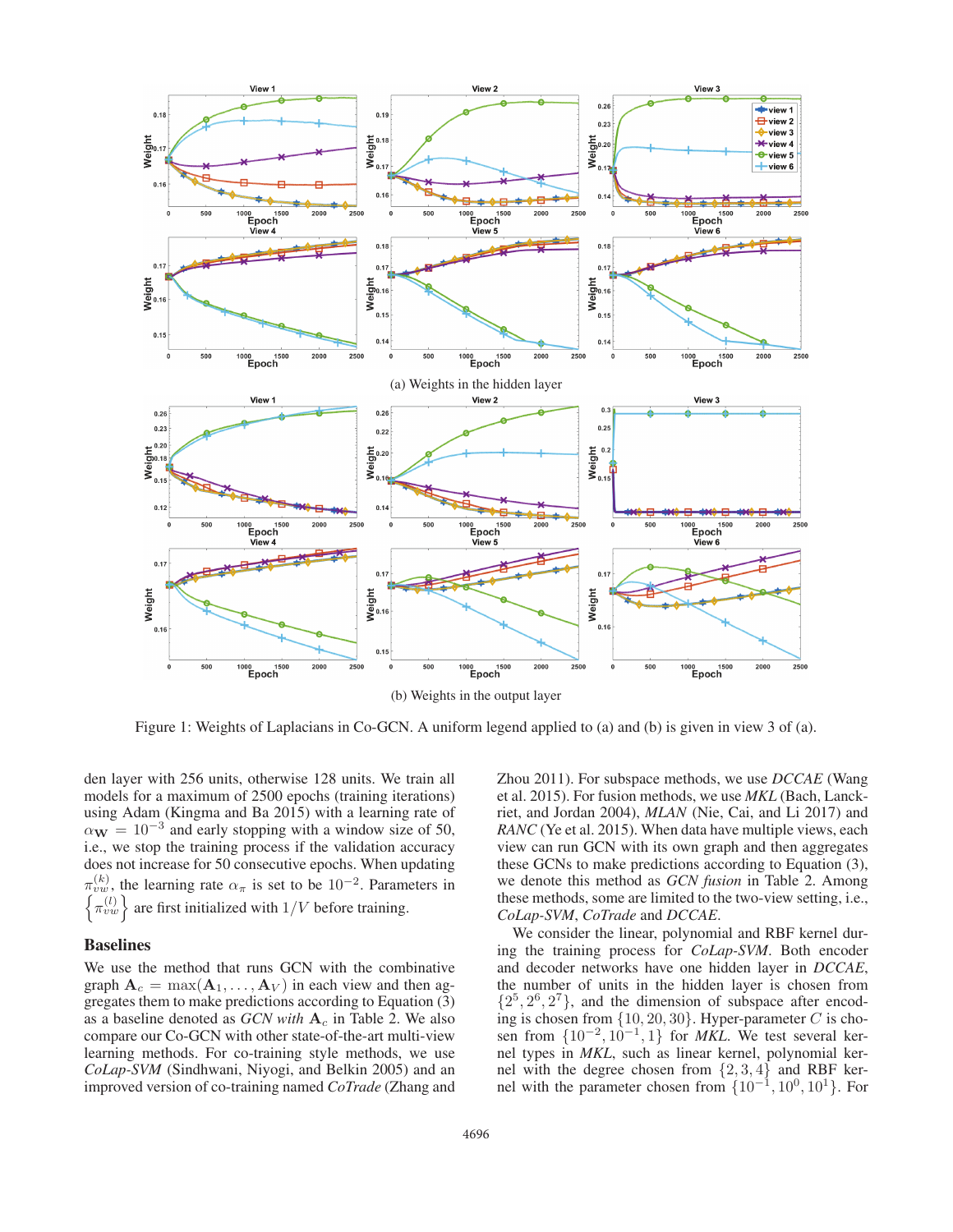

Figure 2: Color map of the pairwise distance matrix for Laplacians of six views.

*RANC*, two regularization parameters are selected from  $\{10^{-4}, 10^{-3}, \ldots, 10^{3}, 10^{4}\}$ , three different solutions, i.e., *APG*, *ADMM* and *accelerate*, are used for training. For all baselines, we also use the validation set to choose the best hyper-parameters for them.

## Results

The results are described in Table 2 for different labeled data ratios with  $\gamma \in \{1\%, 5\%, 10\%\}$ . From Table 2, it can be found that Co-GCN and *GCN with* **A**<sup>c</sup> perform much better than *GCN fusion*. Furthermore, it also shows that Co-GCN is better than *GCN with*  $A_c$  on most data sets while comparable with *GCN with*  $A_c$  on others, which verifies the usefulness of our adaptively weighted Laplacians.

Secondly, we compare Co-GCN with state-of-the-art multi-view learning methods. From Table 2 we can find that, in general, Co-GCN can achieve better performance than other methods under different sizes of labeled examples, which verifies the superiority of the proposed method. When the labeled ratio is relatively small, i.e.,  $\gamma = 1\%$ , *MLAN* and *MKL* perform better on some data sets, i.e., HW, Cal20. The reason is that these two data sets consist of multiple classes (see Table 1), and the labeled data for each class is not enough to train good models. When the labeled ratio increases, i.e.,  $\gamma = 10\%$ , Co-GCN outperforms almost all baselines.

## **Discussions**

In Co-GCN, combined Laplacians are adopted to consider the information from different views, and the weights  $\{\pi_{vw}^{(k)}\}$ are updated and normalized in each epoch. To illustrate why Co-GCN could perform better, we depict the weights of Laplacians on Cal20 in Figure 1. To validate this, we also draw a color map (see Figure 2) of the pairwise distance matrix of the six Laplacians, where the pairwise distance matrix **P** is defined as

$$
\mathbf{P}_{ij} = \|\mathbf{D}_i^{-\frac{1}{2}} \mathbf{A}_i \mathbf{D}_i^{-\frac{1}{2}} - \mathbf{D}_j^{-\frac{1}{2}} \mathbf{A}_j \mathbf{D}_j^{-\frac{1}{2}} \|_F.
$$

In Figure 2, the  $(i, j)$ -th block characterizes the difference between the  $i$ -th and the  $j$ -th Laplacians (the lighter the color

is, the smaller the difference is). One can readily check that the Laplacians of the 1-st view and the 3-rd view are almost the same (the Frobenius norm of their difference is relatively small), which echoes with the indistinguishable two lines in Figure 1. Furthermore, one can observe from Figure 1 that the weights of views 5 and 6's Laplacians are rather large in Co-GCN networks of views 1, 2 and 3. One possible explanation is that the colors of the  $(5, 1)$ -th,  $(5, 2)$ -th,  $(5, 3)$ -th,  $(6, 1)$ -th,  $(6, 2)$ -th, and  $(6, 3)$ -th blocks are dark in Figure 2, which implies that views 1, 2, and 3 can provide complementary information for views 5 and 6.

## **Conclusion**

In this paper, we propose Co-GCN for multi-view semisupervised learning which unifies co-training, spectral graph information and the expressive power of neural network into one framework, in which we use combined Laplacian to exploit the graph information from the multiple views. The experimental results demonstrate that the proposed method is superior to state-of-the-art multi-view semi-supervised learning, and also empirically show that the Co-GCN network in each view can adaptively learn the spectral information from other complementary views.

## Acknowledgements

The authors would like to thank Ching-Yun Ko for helpful discussions. This work is supported by the National Key R&D Program of China (2017YFB1002201), the National Science Foundation of China (61673202), and the Collaborative Innovation Center of Novel Software Technology and Industrialization.

#### References

Akaho, S. 2006. A kernel method for canonical correlation analysis. *CoRR* abs/cs/0609071.

Andrew, G.; Arora, R.; Bilmes, J. A.; and Livescu, K. 2013. Deep canonical correlation analysis. In *ICML*.

Ardehaly, E. M., and Culotta, A. 2017. Co-training for demographic classification using deep learning from label proportions. In *ICDM Workshops*.

Argyriou, A.; Herbster, M.; and Pontil, M. 2005. Combining graph laplacians for semi-supervised learning. In *NIPS*.

Bach, F. R.; Lanckriet, G. R. G.; and Jordan, M. I. 2004. Multiple kernel learning, conic duality, and the SMO algorithm. In *ICML*.

Belkin, M.; Matveeva, I.; and Niyogi, P. 2004. Regularization and semi-supervised learning on large graphs. In *COLT*. Bennett, K. P., and Demiriz, A. 1999. Semi-supervised support vector machines. In *NIPS*.

Bisson, G., and Grimal, C. 2012. Co-clustering of multiview datasets: A parallelizable approach. In *ICDM*.

Blum, A., and Mitchell, T. M. 1998. Combining labeled and unlabeled data with co-training. In *COLT*.

Bruna, J.; Zaremba, W.; Szlam, A.; and LeCun, Y. 2014. Spectral networks and locally connected networks on graphs. In *ICLR*.